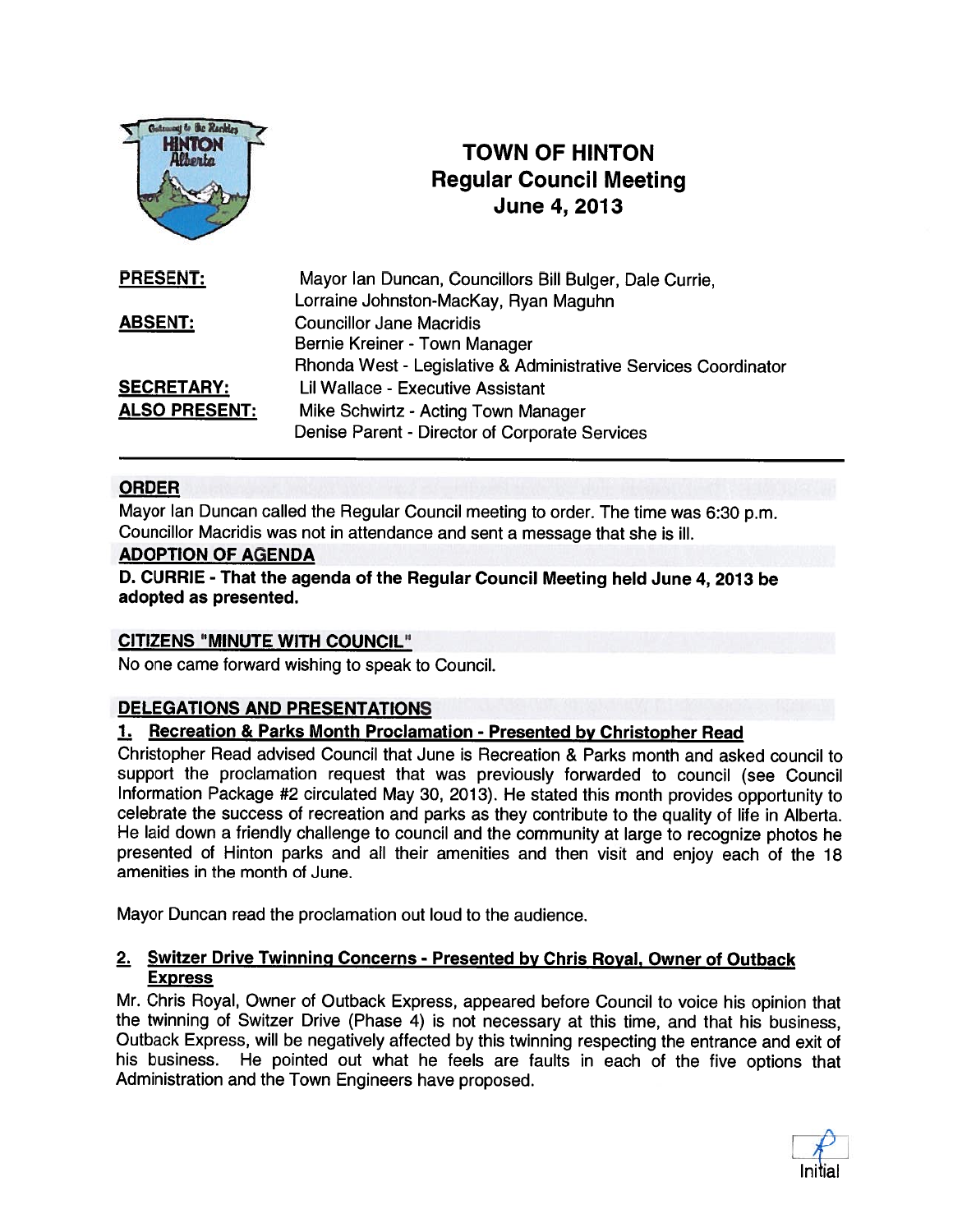Town of Hinton Regular Meeting of Council — June 4, 2013 Page 12

### PUBLIC HEARING re BYLAW 960-49

See Public Hearing Minutes dated June 4, 2013.

### COUNCIL MINUTES FOR ADOPTION

- 1. Regular Meeting of Council Minutes May 21, 2013
- 2. Standing Committee of Council Minutes May 28, 2013

### D. CURRIE -That the Minutes listed above be approved as presented.

Carried

### ACTION ITEMS

Refer to the Regular Council Meeting Agenda package for 04 Jun 2013 for detailed background information on these decisions.

### 1. Land Use Bylaw #960-49

B. BULGER - That Council give Second Reading to Land Use Bylaw Amendment #960-49.

Motion Defeated

### INFORMATION ITEMS

- 1. Council Information Package #1 previously circulated May 23, 2013
- 2. Council Information Package #2 previously circulated May 30, 2013

Councillor Bulger asked if the Housing Need and Demand Study contained in package #1 is <sup>a</sup> public document. Administration advised that it is and if anyone wants <sup>a</sup> copy, <sup>p</sup>lease call the Executive Assistant, Lil Wallace, at 780-865-6072 to obtain <sup>a</sup> copy. The media had previously also been provided <sup>a</sup> copy.

Councillor Johnston-MacKay mentioned celebrating Senior's Week and the Good Samaritan Mountain View Centre auction and art show on June 6 starting at 6:00 pm. The art for the auction has been painted by residents of the centre and local artisans. She encouraged the public to attend, participate and suppor<sup>t</sup> this event.

Mayor Duncan read the ALS Awareness Month proclamation out loud to the audience as Health Canada has declared June as ALS Awareness Month. He also mentioned the ALS Society of Alberta is hosting the Walk for ALS in Hinton at the Beaver Boardwalk at 10:30 am. More information is available at www.walkforals.ca or contact Beth MacCallum at 780- 865-4906 or email hintonwalk@alsab.ca.

B. BULGER - That Council Information Packages #1 and # 2 be accepted for information. Carried

# REPORTS FROM MAYOR, COUNCIL, TOWN MANAGER

1. Council Reporting (Training/Conferences/CEAC, Listening Teams, All Other Committees)

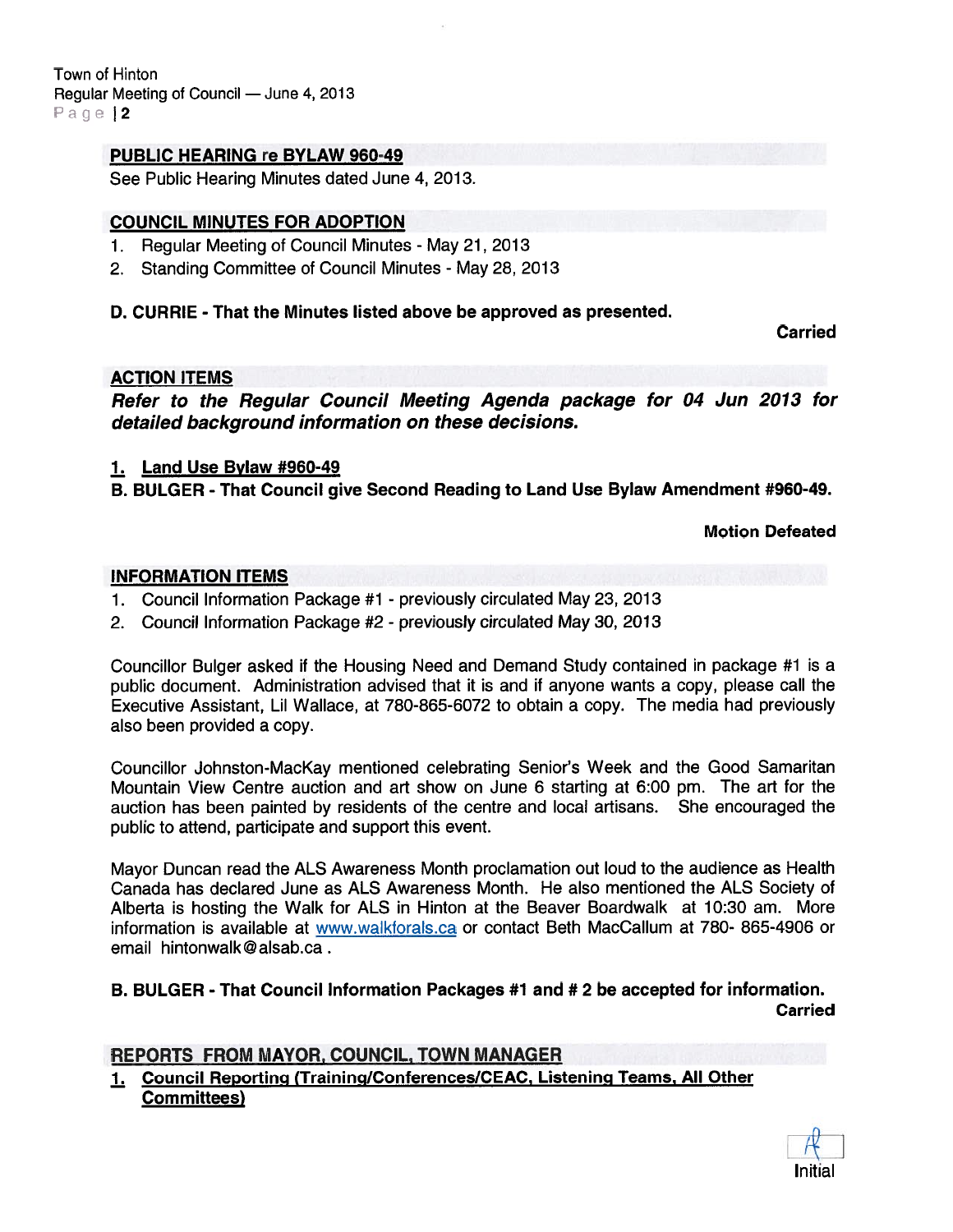Councillor Ryan Maguhn reported:

R. MAGUHN - That Council direct Administration to proceed with traffic impact assessment (TIA) study on the east bound traffic currently turning left onto the existing driveway path of the business known as Outback Express.

### Motion Defeated

- reminds everyone the  $12<sup>th</sup>$  Family health and safety night is tomorrow night at the recreation centre from 4:00 to 7:30 pm;
- June 1 he attended as Deputy Mayor the Scouts soap box derby racel lots of cool cars there, grea<sup>t</sup> community event; next year it would be grea<sup>t</sup> to see even more cars participate; congratulations to Hinton Scouts who celebrated their 55<sup>th</sup> anniversary on June 1;
- next Thursday the  $13<sup>th</sup>$  he will attend the Hinton Policing Committee with Councillor Currie;
- has applied to attend <sup>a</sup> climate reality project; if successful he will have to spend time in Chicago between July and August; train for free and then educate our community to global climate change;

### Councillor Bill Bulger reported:

 attended FCM conference in Vancouver with the mayor; this is an opportunity to meet peers, set common goals and find solutions; good keynote speakers: during conference attended housing tour that turned out to be more about what Vancouver is doing with their homeless problem in downtown Vancouver; went to healthy communities workshop which was very good; exploring ways of communities structuring themselves to promote <sup>a</sup> healthy community; also attended the Great Northern Way Campus Trust tour and The Centre for Digital Media program; found it fascinating; housed on 18 acres of industrial land <sup>g</sup>iven to them by Finning Tractor; through <sup>p</sup>3 partnership they rehabilitated that land and created <sup>a</sup> grea<sup>t</sup> space; good example of what p3 partnership can do;

#### Councillor Lorraine Johnston-Mackay reported:

- attended the Mary Reimer Park Society meeting yesterday; encouraging to see 3 groups work together to manage the park; camping rentals managed through rodeo association;
- attended public advisory meeting; West Fraser has now pu<sup>t</sup> hydrogen peroxide in lines and this should address odor situation; hog fuel <sup>p</sup>iles at their gravel <sup>p</sup>ile on Switzer have been moved into the centre of that land; some smell occurred at the time of moving but this should be dissipated now;
- attended AGM of Athabasca Watershed Council with Councillor Currie; the voyageur canoe that council donated money to <sup>a</sup> few years back participated at the AGM and gave afternoon of people in the water with the canoes; <sup>a</sup> Hinton excursion paddled for 3 days to go to Whitecourt from Hinton to attend this event;
- attended spaghetti supper for Yellowhead Emergency Shelter; it was at full capacity;
- Hinton Historical Society on June 8 will provide walk-and-talk tour highlighting 3 large ranches in the valley ; town working on bar code scanning on the signs for <sup>2</sup> of the sites;

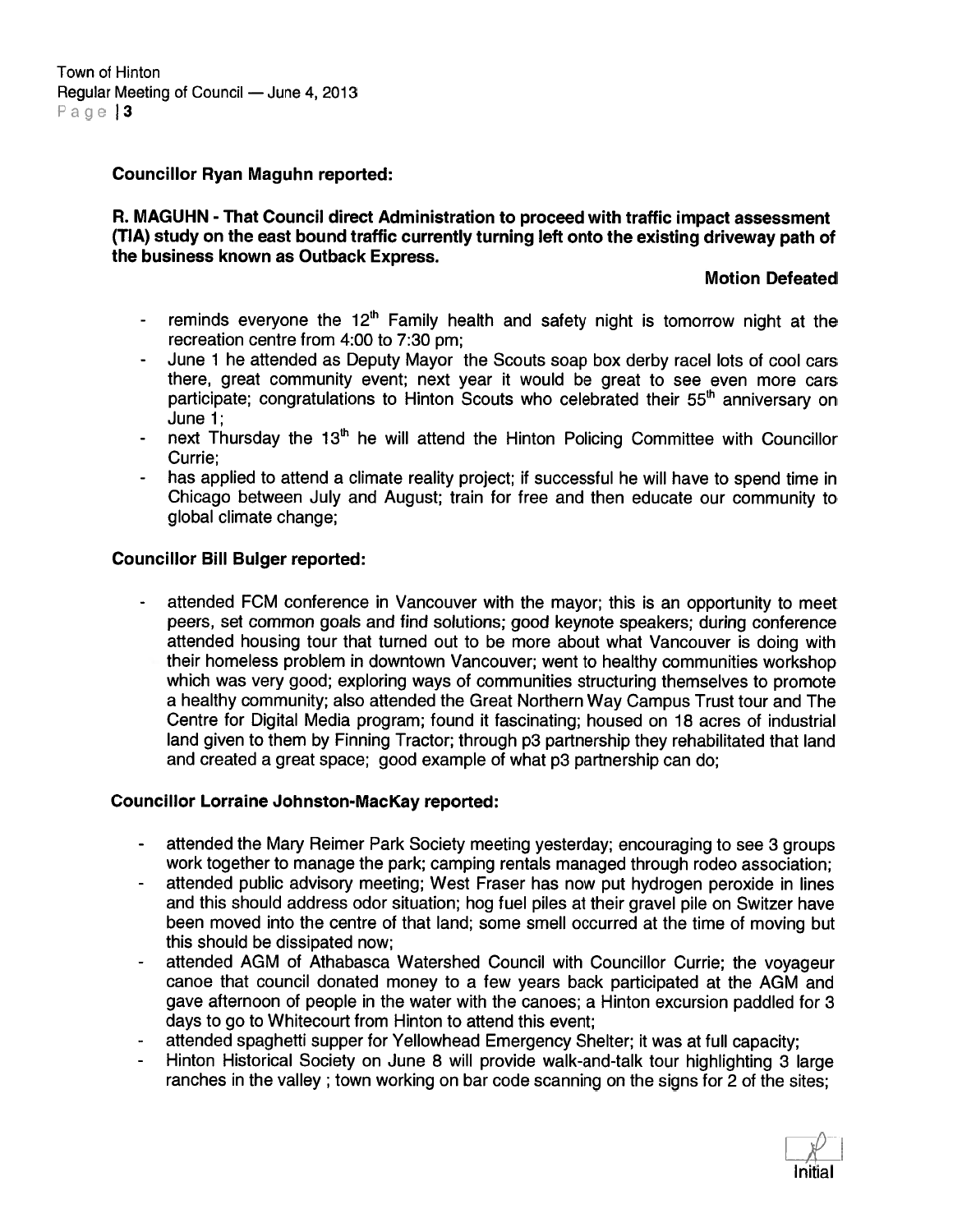Town of Hinton Regular Meeting of Council — June 4, 2013

- Page | 4
- number of vehicles were broken into in valley district this weekend: be aware and lock doors, do not leave valuables in your vehicles; stay sate.

#### Councillor Dale Currie reported:

 also attended Athabasca Watershed Council AGM; Councillor Lorraine Johnston MacKay was elected president of the board of directors; volunteer of year was <sup>a</sup> gentlemen from Hinton, Marlin Taillefer.

### Mayor Ian Duncan reported:

- attended FCM over last several days; has several polices and reports to read; will bring back to council as perhaps our municipality can utilize information contained in those reports;
- had opportunity to spea<sup>k</sup> to Sean Finn, Executive Vice-President Corporate Services and Chief Legal Officer for CN Rail, to discuss the shortage of railcars; Mr. Finn to forward statistical information to the mayor;

### 2. Town Manager Report

Acting Town Manager Mike Schwirtz reported:

- reminder that Shaw Cable's playback of tonight's meeting is being delayed to run June 6 due to special programming;
- Canada Day parade proceeding as usual, businesses can submit registration to the Chamber of Commerce;
- spray park opening is still targeted for June 24; in process of removing wood chips and putting down engineered rubber design chips; cleansing shower is being installed as per AB health regulations;

### MOVE IN CAMERA

R. MAGUHN - That the Regular Council meeting move in camera.

### **Carried**

The time was 9:25 p.m. The mayor then called <sup>a</sup> short recess and the meeting reconvened at 9:40 pm.

### R. MAGUHN - That Regular Council meeting revert to regular session.

**Carried** 

The time was 9:53 p.m.

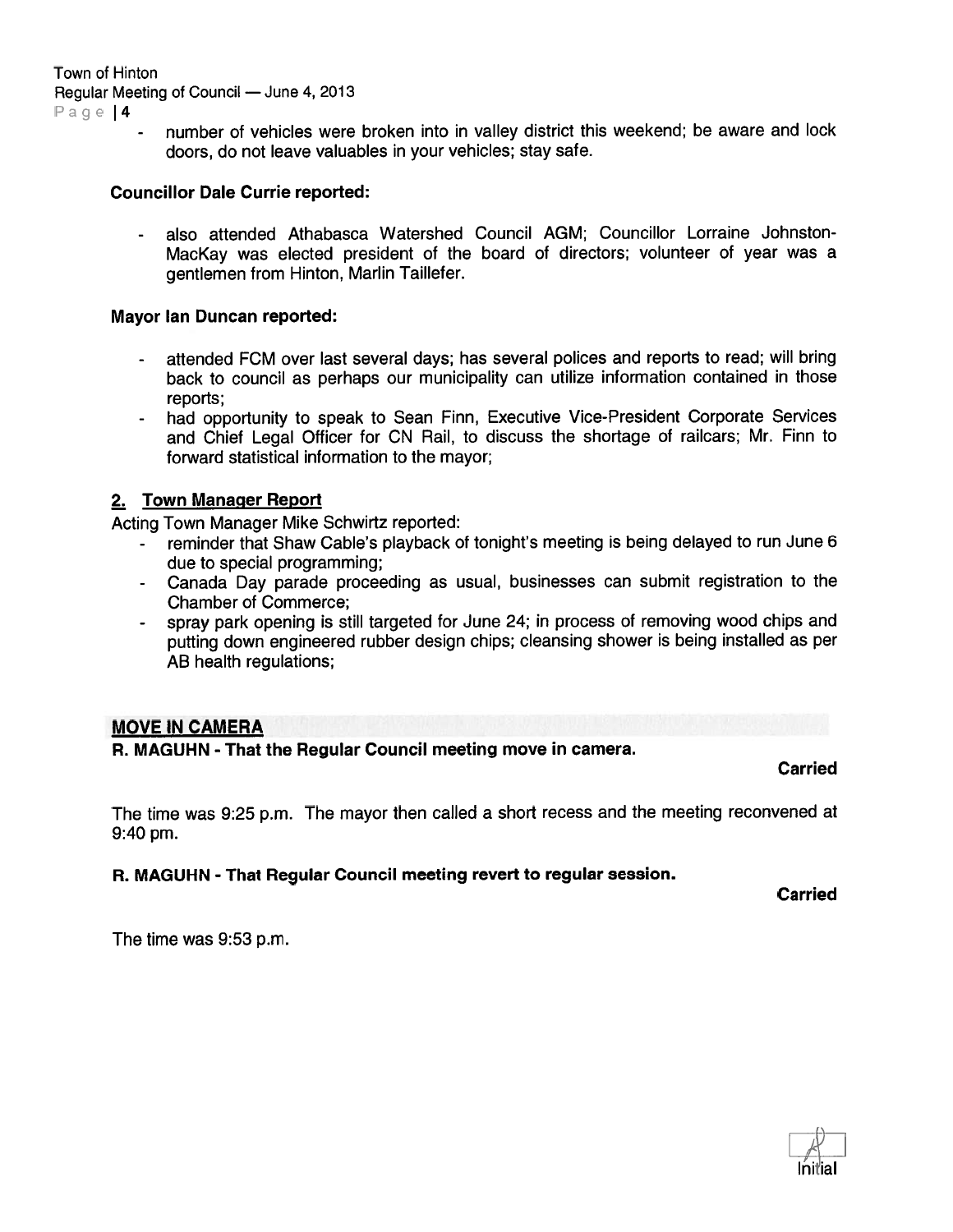Town of Hinton Regular Meeting of Council — June 4, 2013 Page 15

# ADJOURNMENT

B. BULGER - That the Regular Meeting of Council adjourn.

Carried

The time was 9:54 p.m.

⋤⋥⋥  $M<sub>dy</sub>$ 

Director of Corporate Services